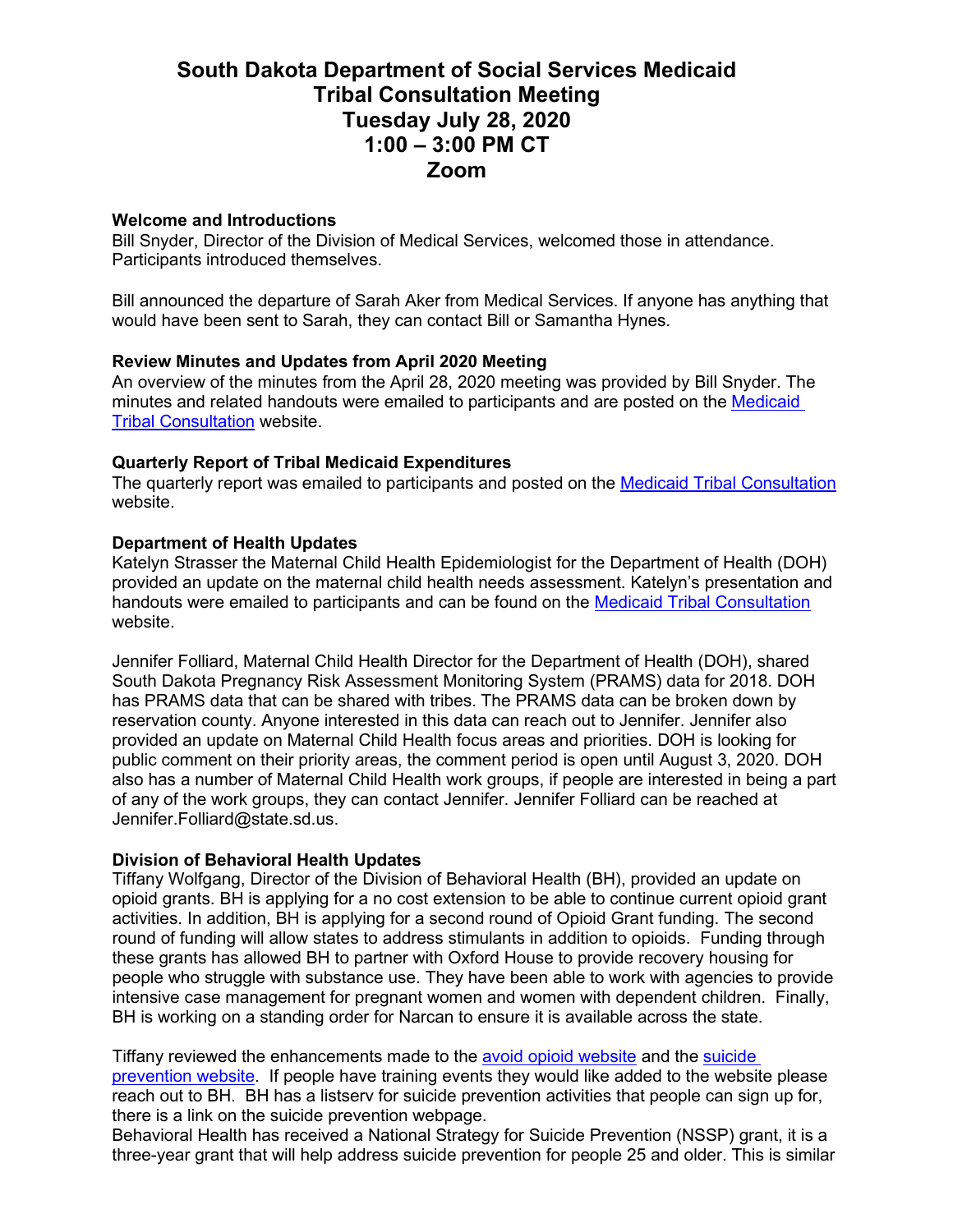to a campaign that was implemented for children. The campaign is called "Be The One" and will kick off in fall of 2020.

Behavioral Health is working on completing a gap analysis through an independent evaluator to assess the behavioral health needs of South Dakotans. They hope to have the report by the end of the year.

## **COVID-19 Updates**

Bill Snyder provided some clarification regarding the 1135 waiver that was approved by CMS at the beginning of the public health emergency. DSS is working with CMS to get approval for IHS facility to be able to provide services outside of the four walls of the facility. Specifically looking at the ability to do COVID testing in a parking lot or other location. DSS is asking CMS to approve this coverage going back to March 2020.

## **State Plan Amendment Report**

Matthew Ballard, State Plan Program Manager for the Division of Medical Services, provided an update on state plan amendments. There are two amendments that are currently out for public comment.

- 1) Community Mental Health Center Face-to-Face Requirements
- 2) Provider Inflationary Increases

Comments on the two amendments can be sent to Matthew Ballard at Matthew.Ballard@state.sd.us.

## **Other Medicaid Updates**

Samantha Hynes, Policy Strategy Manager for the Division of Medical Services, provided updates on the Primary Care Provider (PCP) program. The PCP addendum is being updated with additional language that would require providers to send periodic reminders to recipients age 20 and younger who have been on the provider's caseload for at least 6 months and have not had a well child visit in the previous 12 months. In addition to the PCP updates, DSS administrative rules package will allow mid-level practitioners to have an independent caseload. This change aligns the PCP program with the Health Home program. This change will promote access to services for individuals living in rural communities where there is no physician.

Lisa Lee, Business Analyst for the Division of Medical Services, provided an update on the Medicaid portal. Medicaid is currently testing the submission of UB claims through the portal. Implementation is expected in Fall of 2020. This process is not meant to replace internal software or clearing houses, it only provides an additional option for claims submission. Anyone interested in testing the submission of UB claims in the portal can contact Lisa Lee at Lisa.Lee@state.sd.us.

In January 2021 IHS is switching to the 1500 claim form for professional and ancillary charges. This change will provide Medicaid with additional data for reporting of well child visits, vaccinations, and other outcome measures.

## **Overview of Telemedicine in Medicaid**

South Dakota Medicaid Summer Interns Parker Johnston, Raegan Winder, Christian Skunk, and Hannah Booth provided information on services that can be provided via telemedicine during the COVID-19 public health emergency. Their complete presentation can be found on the [Medicaid Tribal Consultation](https://dss.sd.gov/medicaid/generalinfo/tribalconsultation.aspx) website.

## **Innovation Grant Updates**

Dr. Larry Morningstar provided an overview of the innovation grant project being implemented by Native Women's Health Care (NWHC). NHWC is testing a team-based approach to prenatal substance use disorder by linking recipients to obstetrics, behavioral health, and community health worker services.